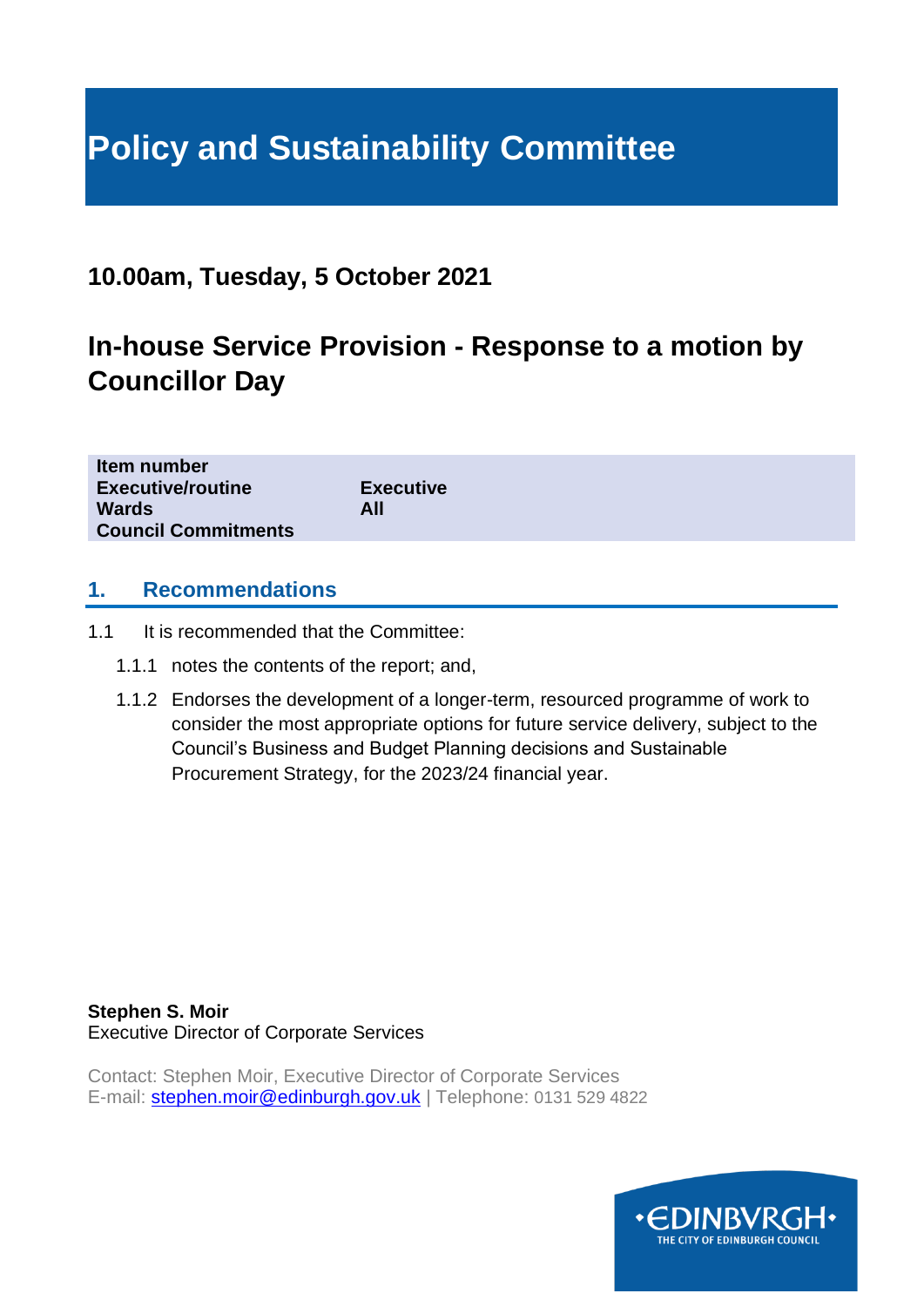**Report**

# **In-house Service Provision - Response to a motion by Councillor Day**

#### **2. Executive Summary**

2.1 This report presents a response to the motion from Councillor Day, Deputy Leader of the Council, which was approved by Full Council on 24<sup>th</sup> June 2021.

### **3. Background**

- 3.1 At the meeting of the City of Edinburgh Council on  $24<sup>th</sup>$  June 2021, the following adjusted motion from Councillor Day was approved:
	- *1) To note the commitment to in-house delivery wherever possible to ensure the best service provision alongside our commitment to best value, fair work and as a living wage employer.*
	- *2) To also note the use of external service providers through contracts and as part of frameworks in many areas to maximise service delivery and deliver specialist services where it would not be possible or efficient to build an inhouse model to deliver those services.*
	- *3) To lastly note previous and recent decisions on service frameworks and contracts where options remained to be fully explored on inhouse components of service delivery within the service areas.*
	- *4) To request a report to the Policy and Sustainability Committee in 2 cycles setting out a process and timeline to examine where in-house provision could be expanded in Council service delivery (including setting out engagement processes for staff, local trade unions, key service users and other stakeholders and recognising the financial and other inputs required to allow best value assessments to be made), and include an update on the use of community benefit clauses in external contracts such as increased local apprenticeships and other clauses in use.*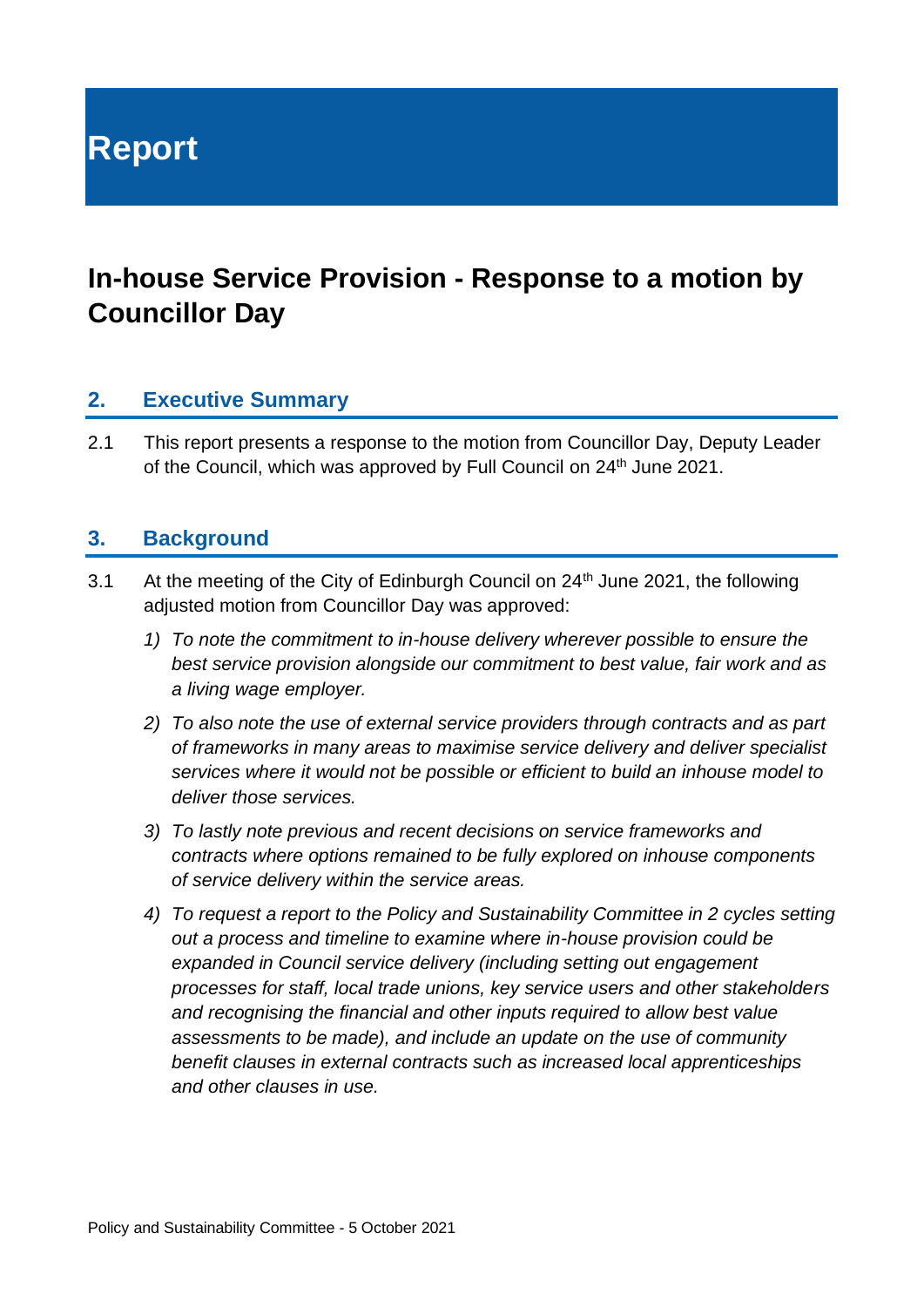#### **4. Main report**

- 4.1 The provision of services to by the City of Edinburgh Council has to take into account a complex range of factors, not least financial and legal, to ensure that the Council is not only able to provide over 700 public services, but also to ensure that it achieves Best Value.
- 4.2 The [Local Government in Scotland Act 2003](http://www.legislation.gov.uk/asp/2003/1/contents) introduced a statutory framework for Best Value for local authorities. The Best Value duties set out in the Act are:
- to make arrangements to secure continuous improvement in performance (while maintaining an appropriate balance between quality and cost); and, in making those arrangements and securing that balance, to have regard to economy, efficiency, effectiveness, the equal opportunities requirement and to contribute to the achievement of sustainable development;
- to achieve break-even trading accounts, subject to mandatory disclosure;
- to observe proper accounting practices; and,
- to make arrangements for the reporting to the public of the outcome of the performance of functions.
- 4.3 Achieving Best Value is increasingly dependent on the effectiveness of partnerships and collaborative working arrangements with a range of stakeholders, in addition to how well a local authority manages its own activities. Since the original version of this guidance was published in 2004, there has been an increased focus on partnership and collaborative working across the public sector, with much more alignment of key plans and strategies among partners, and joint working to deliver shared outcomes. Alignment of key plans and strategies with its partners, an understanding of place, a commitment to reducing inequalities, empowering communities to affect change, and being able to demonstrate improved outcomes for people who use services are now key requirements in the achievement of Best Value.
- 4.4 Although local authorities are not responsible for the performance of all partners in their areas, they are crucial in influencing many local services through their relationships with others. Local authorities achieving Best Value will be able to demonstrate a vision and direction of travel shared with key stakeholders in order to achieve key outcomes for local people. There are a number of areas where Best Value can be demonstrated only by working in strong partnership arrangements with bodies not covered by the statutory Best Value duties in the 2003 Act, and this is reflected in the guidance.
- 4.5 This guidance applies to other bodies as required by Section 106 of the Local Government (Scotland) Act 1973, notably health and social care integration joint boards and other joint committees or boards, that are subject to the same statutory Best Value duties as local authorities and it should be interpreted and applied accordingly. Section 14 of the 2003 Act applies the Best Value duty to these other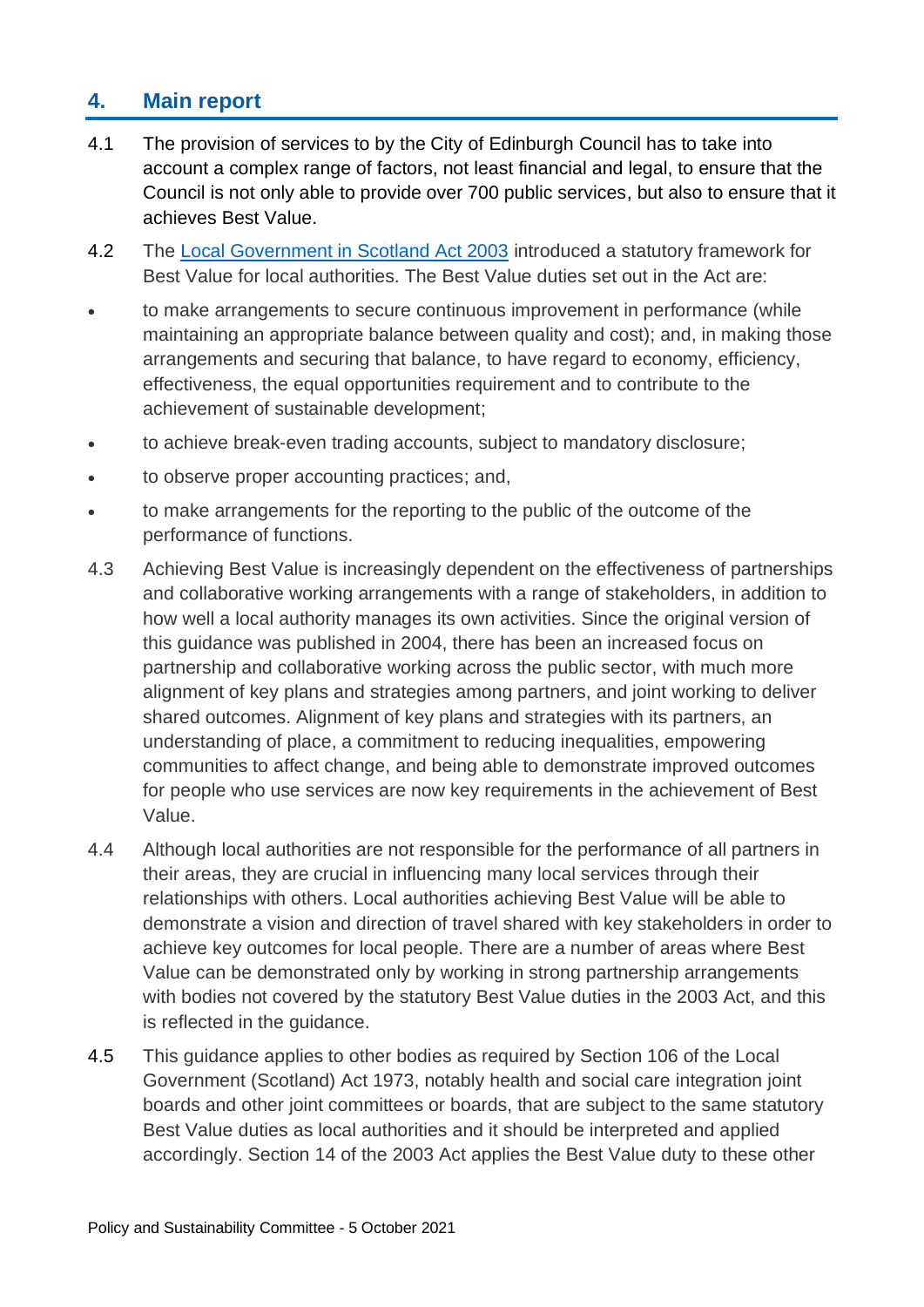bodies and references throughout the guidance to 'local authorities' cover all such bodies.

- 4.6 In addition to the Duty of Best Value, at an authority level, the City of Edinburgh Council operates within a political commitment set by the Coalition, progress against which is reported to the Policy and Sustainability Committee and Council annually. Coalition Commitment 50 states: *Continue a policy of no compulsory redundancies and keep a presumption in favour of in-house service provision.* As reported to the Policy and Sustainability Committee on 10<sup>th</sup> June 2021 and subsequently referred on to Full Council on  $24<sup>th</sup>$  June 2021, this Political Commitment is expected to be fully achieved during the term of this Council.
- 4.7 During this Council term, there have been a number of positive examples of services being retained in-house, or where these have been insourced to a greater proportion from previous external suppliers.
- 4.8 In addition to maintaining its adherence to Coalition Commitment 50, The City of Edinburgh Council has previously considered the balance between in-house service provision and other forms of delivery as part of the former Transformation Programme during the previous Council. This included work to assess options for the delivery of Property and Asset Management Services, as reported to the Finance and Resources Committee on 24<sup>th</sup> September 2015. This assessment, supported by Deloitte, built upon work on "Alternative Business Models" which the Council undertook in 2009/2010. The proposed externalisation of services in these cases were not approved by the respective Councils at that time and therefore other models of provision were implemented, for example including the retention of inhouse facilities management services, incorporating cleaning, catering and janitorial services.
- 4.9 The examination of the most appropriate future delivery option for Council services is a significant strategic undertaking for any Local Authority. This would draw heavily upon already stretched in-house Corporate Services staff expertise as well as requiring likely external support for business case preparation and options appraisal. The Committee is further advised that, at present, the Council continues to deal with the impact of the Covid-19 pandemic, which exacerbates significantly the capacity challenges within Corporate Services to support such a programme. Such a programme of engagement is best undertaken where a dedicated and resourced programme team can be funded to co-ordinate such activities. Given the outlined capacity constraints, such a programme of work would also need to be balanced against the immediate requirement to ensure a sustainable medium-term financial position for the Council, outlined in the Revenue Budget report being presented to the Finance and Resources Committee on 7<sup>th</sup> October 2021.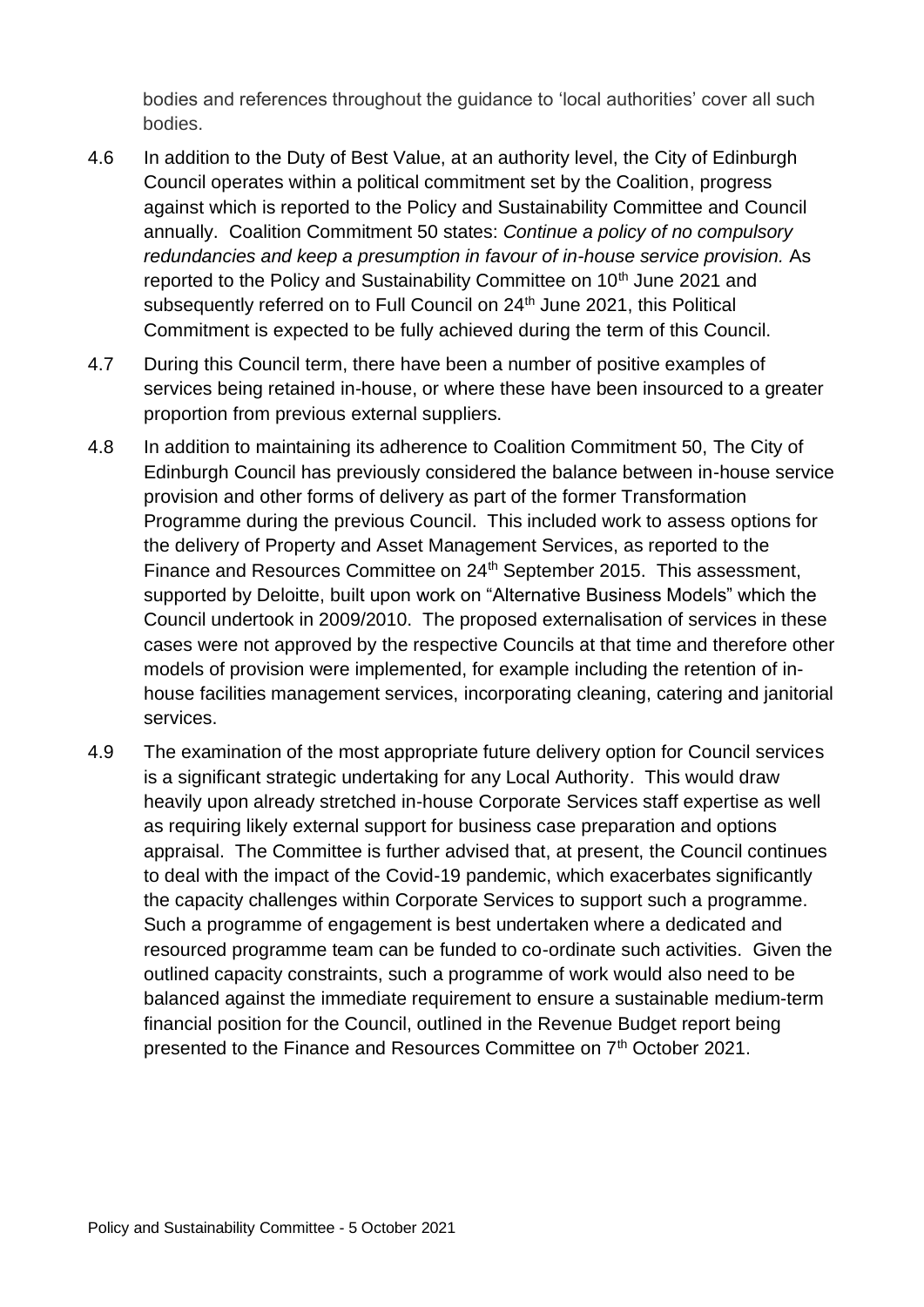4.10 The Committee is advised that Council officers will be preparing a series of options and processes for early consideration by the next Council in 2022/23. This potential programme of work would therefore be one of the areas for exploration and consideration by the new Council, following the Local Government Elections in 2022, in readiness for the 2023/24 financial year. In advance of any potential programme of work being established and resourced, Directorates/Divisions would need to review the full range of options that may arise for major contracts due to come to a natural end date, advised by Finance and Procurement, before any reprocurement was commenced.

#### **Sustainable Procurement Strategy and Community Benefits**

- 4.11 The Council's external spend on goods, services and works is substantial, £719m in 2020/21, relating to both revenue and capital spend. Under the Procurement Reform (Scotland) Act 2014, the Council is required by law to publish a strategy that gives the strategic focus for its procurement activities, and that sets the context in which the Council will work to ensure that its procurements deliver value for money and directly contribute to the achievement of its broader aims. In this context the main focus is on regulated procurements, "regulated" meaning those contracts valued at over £50,000 for goods and services and over £2 million for works.
- 4.12 The Council's Sustainable Procurement Strategy was approved by the Finance and Resources Committee on 5<sup>th</sup> March 2020. This strategy covers the period 2020-2025. In addition to the financial challenge facing all local authorities, the strategy identifies seven key strategic procurement objectives that will be promoted:
	- Making procurement spend more accessible to local small business and the third sector;
	- Improving Fair Work practices adopted by suppliers;
	- Increasing community benefits delivered by suppliers;
	- Contributing to the Council's 2030 carbon-neutral city target;
	- Delivering savings and Best Value outcomes;
	- Ensuring legal compliance and robust and transparent governance; and,
	- Promoting innovative and best practice solutions.
- 4.13 In furtherance of the strategy, the Council has also adopted a range of supporting charters and complementary plans to ensure that procurement also drives positive outcomes in areas such as Fair Work, Modern Slavery, Construction Charter, etc. Whilst these elements may not be quantified formally as community benefits in the strict sense of the Procurement legislation, they do mean that the Council ensures it seeks to leverage better outcomes from its supply chain in respect of a range of key considerations relating to Fair Pay, Trade Union recognition and positive employment practices.
- 4.14 The Council is further obliged, under Section 18 of the Procurement Reform (Scotland) Act 2014, to prepare an annual report on its regulated procurement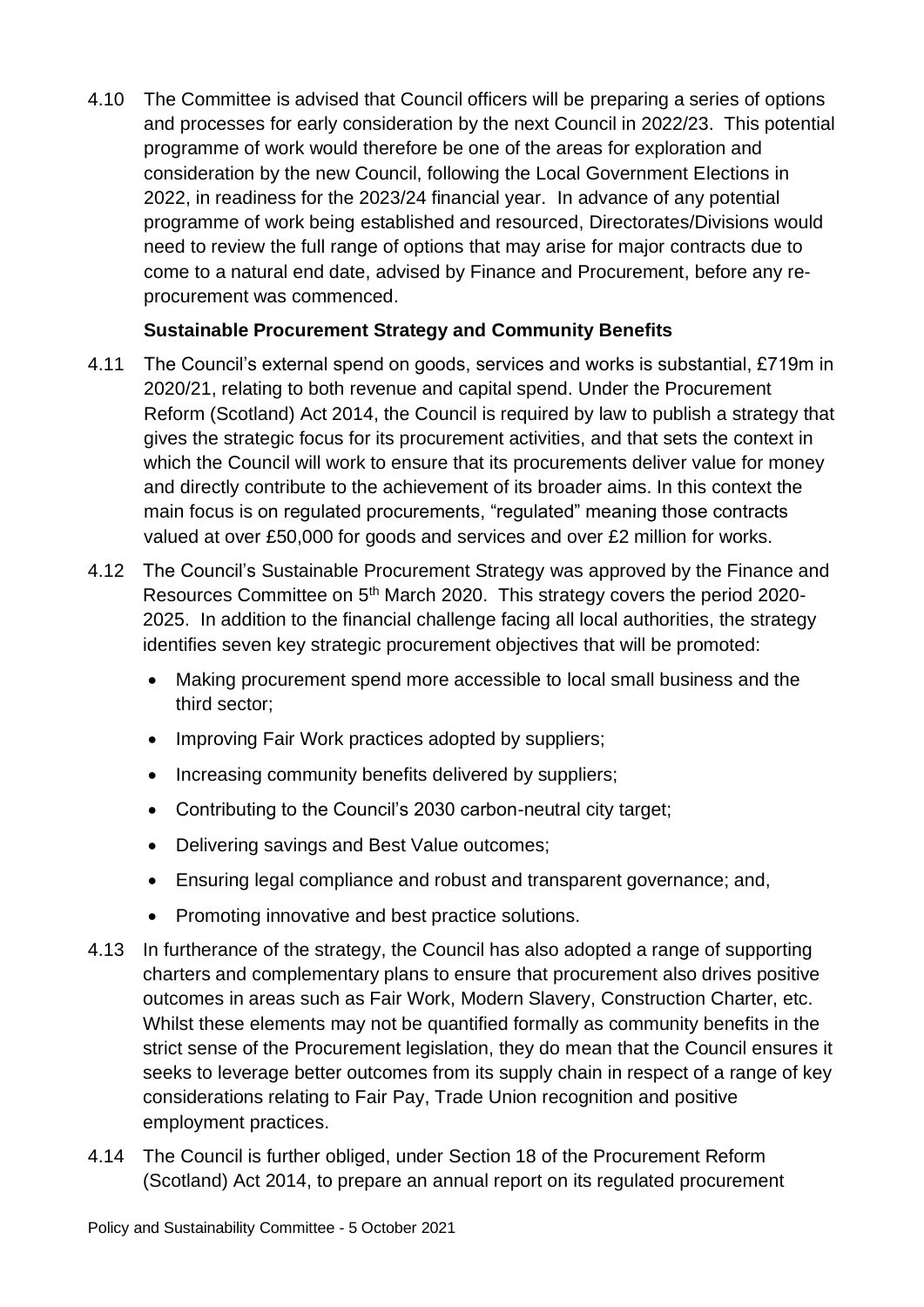activities as soon as reasonably practicable after the end of each financial year. The last such Annual Procurement report was presented and approved by the Finance and Resources Committee on 12<sup>th</sup> August 2021. As a part of this annual report, Community Benefits are formally reported upon.

- 4.15 Community benefits are identified on a project by project basis and are embedded in the Council's processes and procedures. The relevant Scottish procurement regulations place specific requirements on the Council, for major contracts which have an estimated value above £4m, to consider whether to impose community benefit obligations.
- 4.16 All 21 contracts the Council awarded above that threshold in 2020/21 included community benefit requirements. On top of this, there were an additional 29 contracts in this period where the Council included community benefits obligations.
- 4.17 The overall volume of contracts where community benefits were sought was 50, which was the same volume as in 2019/20, but reflects the overall reduction in the number of regulated contracts awarded by the Council.
- 4.18 However, in percentage terms there has actually been an increase, with community benefits being sought in 27% of (186) regulated contracts, an increase from 20% (of 245 regulated contracts) in the previous financial year. These figures are also influenced by the high number of 'call-off' contracts, where community benefit commitments were secured at the Framework Agreement award stage with the delivery of these reported in relation to cumulative supplier delivery rather than individual call-off level. Community benefits delivered in the reporting period range from apprenticeships, training, work experience and recruitment, to mentoring and community engagement.
- 4.19 Some notable examples of community benefits delivery in 2020/21 are included in the report, such as those delivered through the street lighting contract with Amey and the Edinburgh Trams to Newhaven contracts.
- 4.20 The delivery and reporting of community benefits is expected to improve moving forward, with the further embedding of the Council's contract management framework and the recent creation of a new post within Commercial and Procurement Services to work closely with service areas and improve the reporting and delivery of community benefits.

#### **5. Next Steps**

5.1 Subject to the decision of the Policy and Sustainability Committee, consideration of a fuller programme to review the balance of in-house versus externalised service provision would need to be considered as part of the Council's Business Plan and Budget Setting for 2022/23 and beyond. It is envisaged however that such an approach could support the Council with evidenced and clear options appraisals from which to make decisions about future service design, costs and provision on a